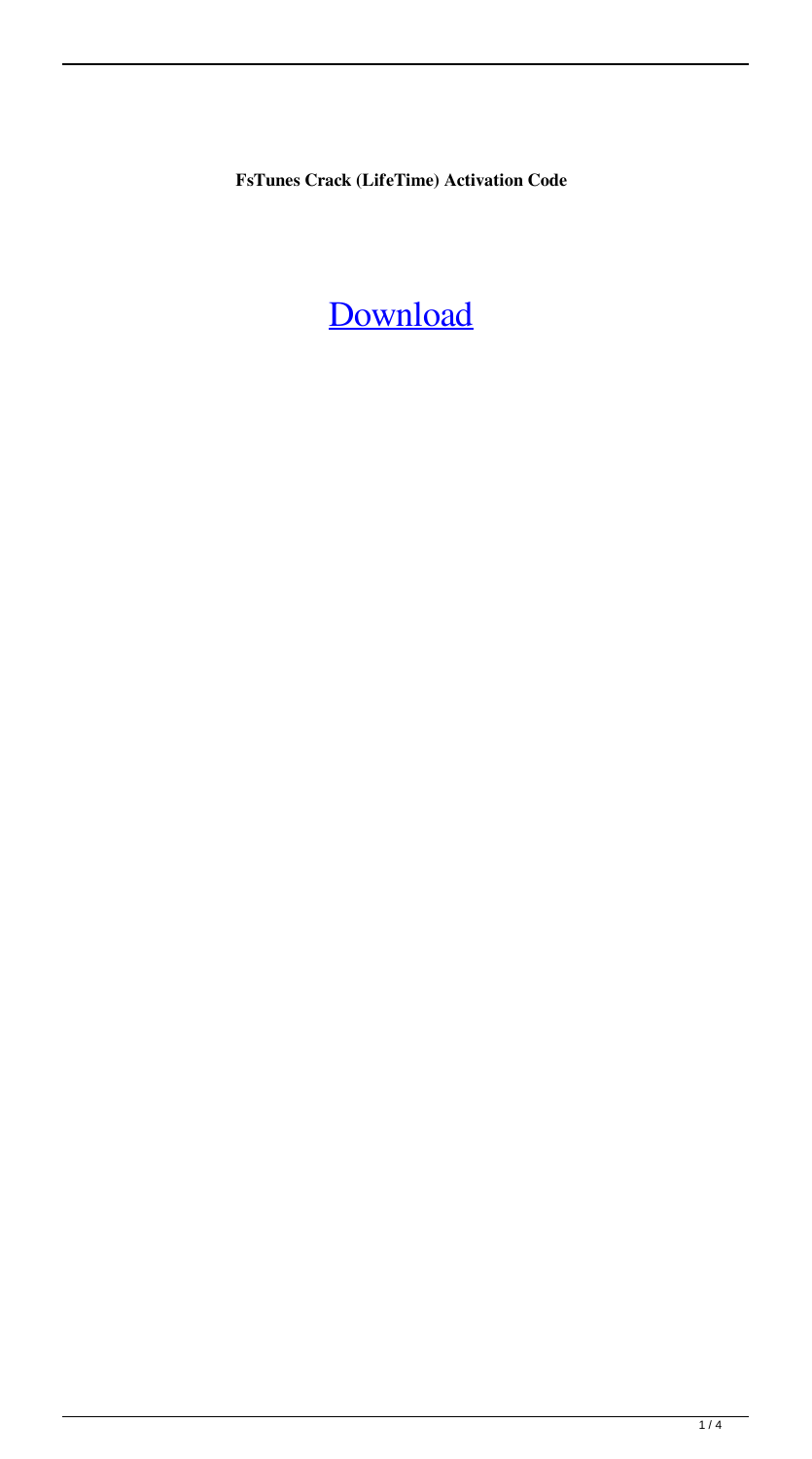### **FsTunes Crack For PC Latest**

・Built-in web search for matching artwork ・Built-in support for 50+ media formats ・Music player with basic features **Simple to use interface Supports all the most used media formats and codecs** Supports displaying all track metadata **Supports displaying the video and audio file information Show the track number, album, year,** genre, rating and format on metadata window **ISupports performing a recursive search ISupports adding/editing** album artwork **Supports adding the album artwork as background for the current playlist Supports showing the** artist, title, album and so on for the current playa **Supports** user's touch to pause/play / stop **Supports** several playlists which can be managed with the same interface and controls **Supports** setting ringtone and wakeup alarm **ISupports adding and editing wakeup alarm sound ISupports trimming the files without re-encoding ISupports** adding/editing track duration **ISupports adding/editing play/pause duration ISupports adding/editing volume ISupports trimming the files without re-encoding ISupports adding/editing track length ISupports performance of** playlists with the same interface **Supports performing a recursive search** Supports organizing playlists **Supports** setting album art in a playlist  $\mathbb{S}$ Supports setting speaker balance  $\mathbb{S}$ Supports viewing cover art of the playlists as well as individual tracksDesign of an urban quality assessment framework for sustainable communities. Urban quality assessment is an important dimension of the sustainable development of cities. Since no one comprehensive framework exists today, quality in cities remains largely based on subjective perceptions by individuals and limited aspects of the urban environment. The purpose of this article is to present a new conceptual model for an urban quality assessment framework, and propose its components and components' dimensions. We examined the present policy status and knowledge base of urban quality assessment, and studied how urban quality assessment could be carried out with the new conceptual framework. The new framework was proposed to enhance urban quality assessment by integrating the following four components: (i) the environment; (ii) economy; (iii) society; and (iv) governance. The components and their corresponding dimensions were well designed to provide a basis for the new assessment

#### **FsTunes License Keygen**

fsTunes 2022 Crack is a multimedia player that enables you to enjoy watching videos and listening to music on your Windows computer. Designed to demonstrate the capabilities of the fsMediaLibrary.NET, this application is, in fact, a fully-functional audio and video player that can be freely used by anyone. Create and manage playlists with ease Following a quick setup process, you are welcomed by a ribbon-based interface that neatly displays all the available functions. You start by creating a new playlist and populating it with audio and video files from your computer or a CD. fsTunes Activation Code enables you to browse for individual files but it can also perform a recursive search in a given folder and extract all the supported media, allowing you to select which files are to be added to a given playlist. Reveals song metadata and lyrics All the tracks in a playlist are displayed within the main window, along with all the details that are usually shown in a media player: the artist, the album name, the composer, the genre, he year, the lyrics. Cracked fsTunes With Keygen also shows the track number, the bitrate and the type of media file. fsTunes can display a song's lyrics and metadata information. As such, you can easily check and edit the track's title, artist and album names, genre, rating, type, the name of the composer, the year and so on. Moreover, it allows you to add or modify the album artwork and it even comes with built-in web search for matching artwork. A user-friendly media player fsTunes delivers an audio and video player that comes with a basic feature set and standard controls and support for some of the most popular multimedia formats. While the ribbonbased interface is not the regular approach when it comes to media players, all the options and functions are within reach, which makes the player really intuitive. It provides a cost-free player for regular users and it delivers a stating proof of what the fsMediaLibrary.NET can achieve.BCK, IFN-α, IFN-β, CXCL10 and CXCL11. In the context of vaccine stimulation, several genetic deficiencies have been described, which lead to suboptimal or even absent IFN-I production [@ppat.1000369-Biron1]--[@ppat.1000369-Soraya1]. An additional mechanism that limits the in vivo induction of IF a69d392a70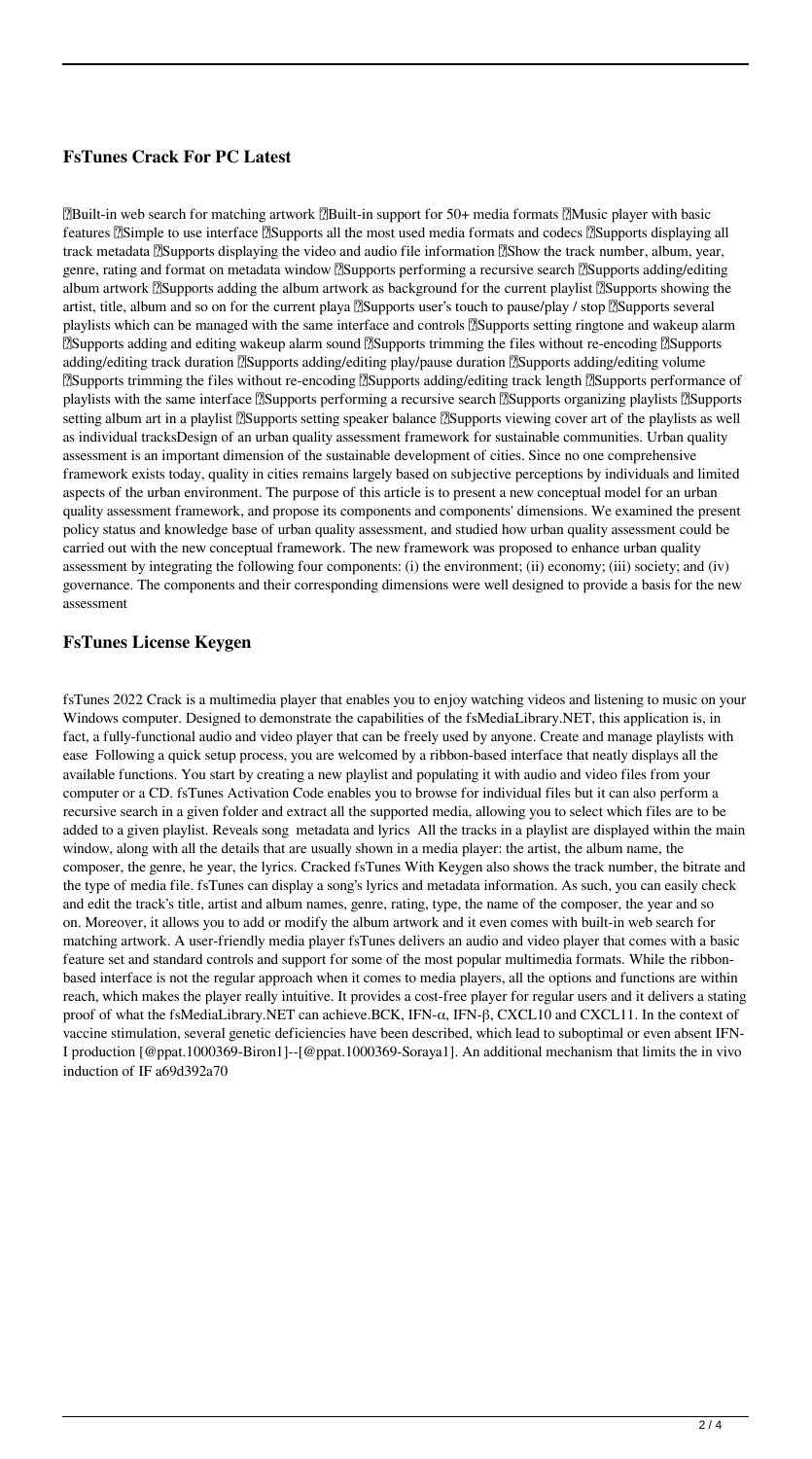## **FsTunes Patch With Serial Key**

Music and video player Create and manage playlists Edit metadata information Easy to use Bitrates, encoding types, formats, files, music and video titles, and other media related stuff are the critical features that are expected to be supported by all media players. Of course, the quality, features, and usability are important as well. So, with so many options available, there's bound to be that one player that catches your attention. fsMediaLibrary.NET audio & video library is great music player software that supports most of the audio and video file formats including MP3, APE, WMA, OGG, MPG, WAV, ASF, WAV, MP2, VOB, AVI, MOV, MP4 and so on. With this amazing music player, you can play almost all audio files on your PC, including audio CDs, MP3, WMA, APE, WAV, OGG and many more. Key features: - The main window is equipped with a toggle button to play in reverse direction - A list of all the audio files on your computer is displayed and can be sorted by various parameters - When a file is doubleclicked, a small preview window appears below the filename - With simple user interface, the program doesn't require any installation and it can be easily used as a standalone player - Multiple connections can be established at the same time and optimized for all screen resolutions - The application is well equipped with standard settings, such as volume, quality, bit rate, sample rate, etc., that are already supported by most audio and video players - The program doesn't require any unusual plugin that is available with most of the media players. You only need to install the latest version of fsMediaLibrary.NET to experience this amazing music player - The program has been tested by many users and it works wonderfully well without any bugs Sample clips: - How to play audio file in reverse direction: Play Music -> Double Click to play in reverse direction - By default, the sample audio file is added as a playlist in the Main window. The file name can be easily changed by editing the title in the Preferences dialog window. - How to add and play/reverse play any audio file: # Double click on any audio file on the file system, or on a CD and the file is immediately loaded to the Main window. # Then

#### **What's New in the FsTunes?**

fsTunes: a flexible audio and video player that allows you to enjoy music and videos. ... Multiple items Allow the user to watch and listen at the same time without switching tabs. Interface - Built in the fsMediaLibrary.NET framework Support for: MP3, m4a, mp2, m4b, mp4, ogg, mpga, mov, wav, wma, au, acc, caf, amr, cda, flac, mka, m4b, m4p, mp3, snd, wmv, vdo, 3g2, 3gp, 3gpp, aac, avi, flv, m3u, m3u8, wavpack, aif, alac, aifc, adts, au, asf, asx, avs, awa, awv, azw, bbe, bbc, bbcz, bdf, bfg, bgz, bz2, caf, caf, caf, caf, caf, caf, caf, caf, caf, caf, caf, caf, caf, caf, caf, caf, caf, caf, caf, caf, caf, caf, caf, caf, caf, caf, caf, caf, caf, caf, caf, caf, caf, caf, caf, caf, caf, caf, caf, caf, caf, caf, caf, caf, caf, caf, caf, caf, caf, caf, caf, caf, caf, caf, caf, caf, caf, caf, caf, caf, caf, caf, caf, caf, caf, caf, caf, caf, caf, caf, caf, caf, caf, caf, caf, caf, caf, caf, caf, caf, caf, caf, caf, caf, caf, caf, caf, caf, caf, caf, caf, caf, caf, caf, caf, caf, caf, caf, caf, caf, caf, caf, caf, caf, caf, caf, caf, caf, caf, caf, caf, caf, caf, caf, caf, caf, caf, caf, caf, caf, caf, caf, caf, caf, caf, caf, caf, caf, caf, caf, caf, caf, caf, caf, caf, caf, caf, caf, caf, caf, caf, caf, caf, caf, caf,